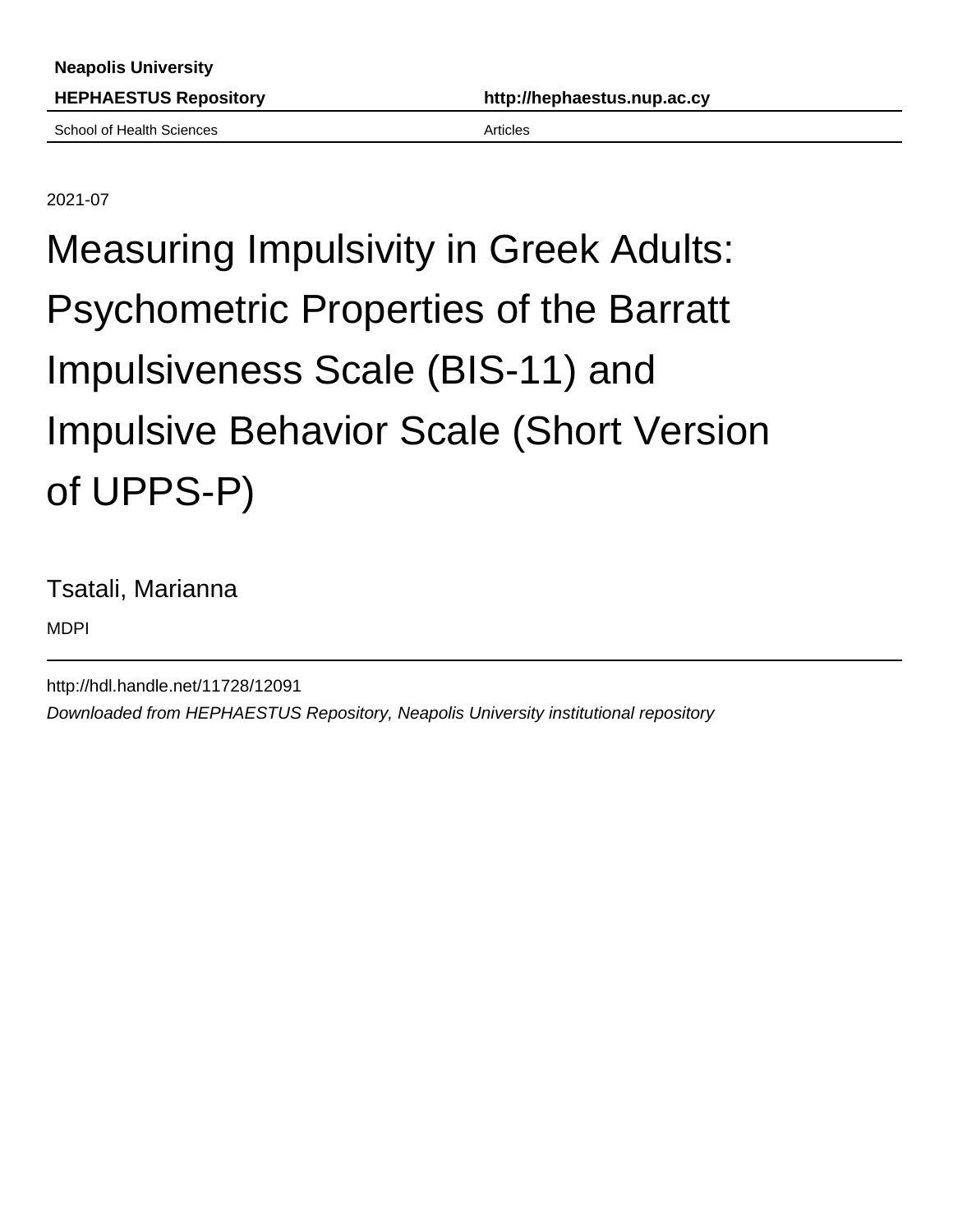



# *Article* **Measuring Impulsivity in Greek Adults: Psychometric Properties of the Barratt Impulsiveness Scale (BIS-11) and Impulsive Behavior Scale (Short Version of UPPS-P)**

**Marianna Tsatali 1,2,\* [,](https://orcid.org/0000-0002-5972-8616) Despina Moraitou 1,2,3, Georgia Papantoniou 1,2,4,5, Evangelia Foutsitzi 4,5 , Eleni Bonti 6,7,[8](https://orcid.org/0000-0002-4347-1828) , Geor[gio](https://orcid.org/0000-0002-2072-8010)s Kougioumtzis <sup>9</sup> , Georgios Ntritsos 10,11, Maria Sofologi 4,1[2](https://orcid.org/0000-0003-0380-2220) and Magda Tsolaki 1,2,13**

- <sup>1</sup> Greek Association of Alzheimer's Disease and Related Disorders (GAADRD), 54643 Thessaloniki, Greece; despinamorait@gmail.com (D.M.); gpapanto.22@gmail.com (G.P.); tsolakim1@gmail.com (M.T.)
- <sup>2</sup> Center for Interdisciplinary Research and Innovation (CIRI—AUTh) Balkan Center, Laboratory of Neurodegenerative Diseases, Buildings A & B, GreeceLab of Psychology, Section of Experimental & Cognitive Psychology, School of Psychology, Aristotle University of Thessaloniki, 54124 Thessaloniki, Greece
- <sup>3</sup> Laboratory of Psychology, Section of Experimental & Cognitive Psychology, School of Psychology, Aristotle University of Thessaloniki, 54124 Thessaloniki, Greece
- <sup>4</sup> Laboratory of Psychology, Department of Early Childhood Education, School of Education, University of Ioannina, 45110 Ioannina, Greece; efoutsitzi@gmail.com (E.F.); msofolo@yahoo.gr (M.S.)
- <sup>5</sup> Department of Psychology, School of Social Sciences, University of Ioannina, 45110 Ioannina, Greece
- <sup>6</sup> Department of Psychiatry, Faculty of Health Sciences, School of Medicine,
	- Aristotle University of Thessaloniki, 54124 Thessaloniki, Greece; elina.bonti@gmail.com
- <sup>7</sup> Department of Education, School of Education, University of Nicosia, 1700 Nicosia, Cyprus<br><sup>8</sup> Department of Special Education (CEDU), United Arab Emirates University (ULAEU)
- <sup>8</sup> Department of Special Education (CEDU), United Arab Emirates University (UAEU), Al Ain 15551, United Arab Emirates
- <sup>9</sup> Department of Turkish and Modern Asian Studies, National and Kapodistrian University of Athens, 15772 Athens, Greece; georgetype@gmail.com
- <sup>10</sup> Department of Hygiene and Epidemiology, School of Medicine, University of Ioannina, 45110 Ioannina, Greece; gntritsos@uoi.gr
- <sup>11</sup> Department of Informatics and Telecommunications, School of Informatics and Telecommunications, University of Ioannina, 45110 Ioannina, Greece
- <sup>12</sup> Institute of Humanities and Social Sciences, University Research Centre of Ioannina (U.R.C.I.), 45110 Ioannina, Greece
- <sup>13</sup> 1st Department of Neurology, Medical School, Aristotle University of Thessaloniki, 54124 Thessaloniki, Greece
- **\*** Correspondence: mtsatali@yahoo.gr; Tel.: +30-2310-351451

**Abstract:** Introduction: The aim of the present study was to validate the Barratt Impulsiveness Scale (BIS-11th version) scale as well as the short version of the Impulsive Behavior Scale (UPPS-P) in a population of Greek young adults. Secondly, we aimed at validating the BIS-11 in older adults. Methods: 167 (Group 1) university students completed the Greek version of the BIS-11 (BIS-11-G) and the UPPS (UPPS-P-G) scales. Additionally, BIS-11-G was also administered to 167 (Group 2) cognitively intact older adults, to identify whether it could be used to measure impulsivity in an older adult population. Results: Both scales had satisfactory internal reliability and test–retest reliability, as well as convergent validity in the young adult population. In regard to the factor structure, a principal component analysis (PCA) extracted two factors for the BIS-11-G in the young adult population and three factors in older adults, as well as three factors for the short UPPS-P-G in young adults. Conclusions: The BIS-11-G and the UPPS-P-G scales can be used to measure different aspects of impulsivity in the Greek population of different ages in research and clinical practice.

**Keywords:** adaptation study; Barratt Impulsiveness Scale (BIS-11); Impulsive Behavior Scale (short UPPS-P); impulsivity; validation study



**Citation:** Tsatali, M.; Moraitou, D.; Papantoniou, G.; Foutsitzi, E.; Bonti, E.; Kougioumtzis, G.; Ntritsos, G.; Sofologi, M.; Tsolaki, M. Measuring Impulsivity in Greek Adults: Psychometric Properties of the Barratt Impulsiveness Scale (BIS-11) and Impulsive Behavior Scale (Short Version of UPPS-P). *Brain Sci.* **2021**, *11*, 1007. [https://doi.org/10.3390/](https://doi.org/10.3390/brainsci11081007) [brainsci11081007](https://doi.org/10.3390/brainsci11081007)

Academic Editor: Estate (Tato) Sokhadze

Received: 1 July 2021 Accepted: 27 July 2021 Published: 29 July 2021

**Publisher's Note:** MDPI stays neutral with regard to jurisdictional claims in published maps and institutional affiliations.



**Copyright:** © 2021 by the authors. Licensee MDPI, Basel, Switzerland. This article is an open access article distributed under the terms and conditions of the Creative Commons Attribution (CC BY) license (https:/[/](https://creativecommons.org/licenses/by/4.0/) [creativecommons.org/licenses/by/](https://creativecommons.org/licenses/by/4.0/)  $4.0/$ ).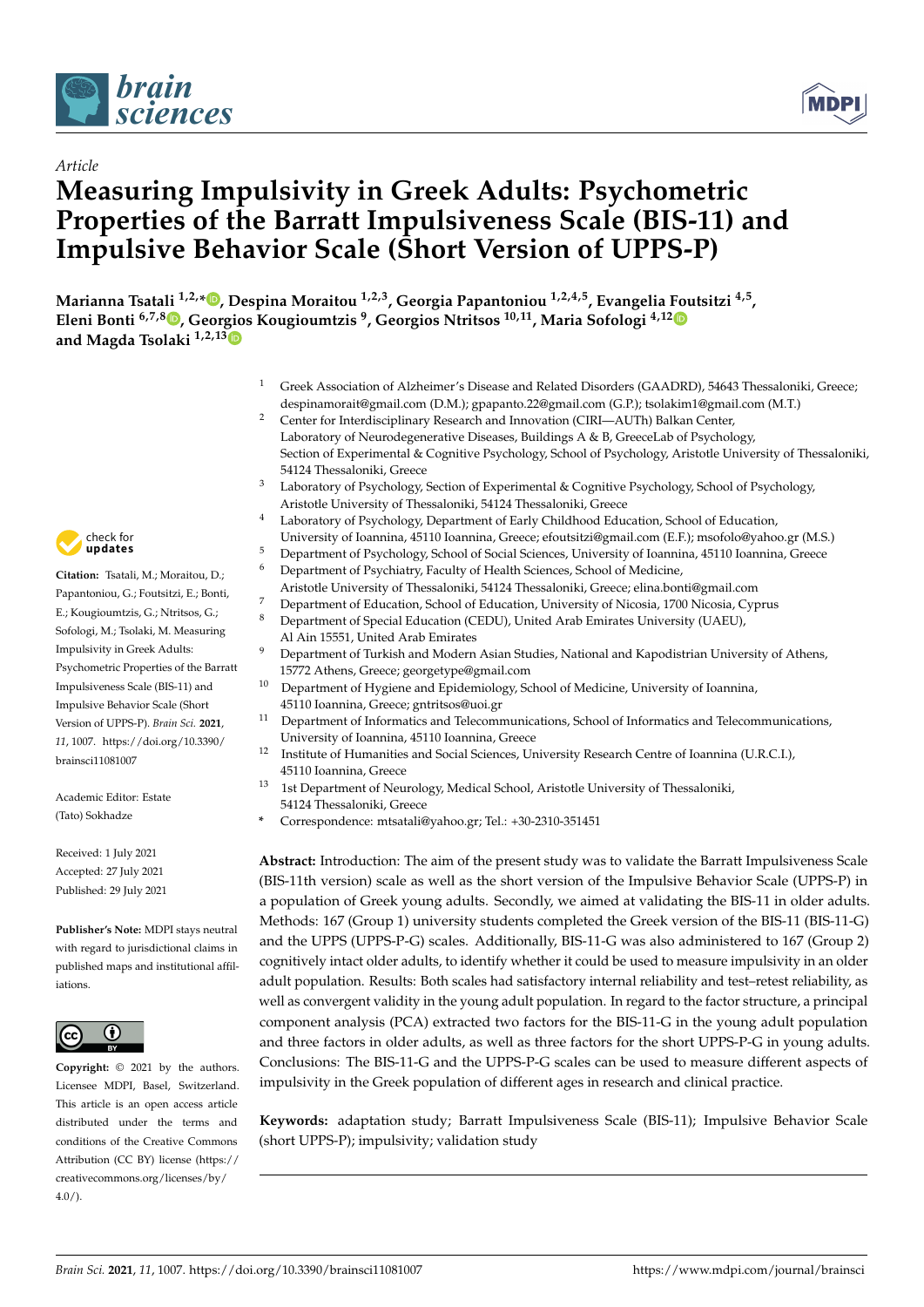#### **1. Introduction**

According to Whiteside and Lynam [1], the construct of impulsivity—which is an essential dimension of personality—has a relatively clear definition compared to other psychological characteristics. This is likely due to the fact that the various tools measuring impulsivity are significantly associated with one another. Taking into account the aforementioned statement as well as the position of several theories that impulsivity is related to distinct personality traits and to neuropsychological functions, the present study aimed to test the psychometric properties of two psychometric tools measuring impulsivity in the Greek adult population: the Barratt Impulsiveness Scale (BIS) and the Impulsive Behavior Scale (UPPS-P). Both measures have been used in a wide range of genetic, neuropsychological and psychological studies in non-Greek populations [2].

The Barratt Impulsiveness Scale (BIS-11; 11th version; [3]) is one of the most commonly administered self-report measures for the assessment of impulsivity in both research and clinical settings. It provides a sum score and three sub-scores derived from its three subscales (the "attentional impulsiveness" subscale, the "motor impulsiveness" subscale and the "non-planning impulsiveness" subscale). The BIS-11 has been associated with objective, as well as self-reported, psychometric measures of various facets of impulsivity and was administered in the American population.

However, there is large discrepancy across studies concerning the variance of the factor structure of BIS [4] in different cultural contexts; therefore, investigation of its structure in the Greek population is warranted. Specifically, according to studies conducted in Arabic [5], Brazilian [6] and Indian [7] adult populations, as well as German [8] adolescents, the BIS-11 was found to have a three-factor solution. Additionally, it was found that the BIS-11 had great fit in Japanese adults and adolescents [9]. The factors extracted in Italian adults were also identical with those in the original version (i.e., three-factor solution) [10]. Nevertheless, it is worth mentioning that the items in the Portuguese version [6], as well as in the Indian version (only of the three factors), did not follow the original factor's loading, whereas the German version had slight differences from the original English version. On the contrary, studies including Norwegian neurological patients [11], as well as healthy adults, and also Italian [12] and Chinese adolescents [13] supported a two-factor structure, stating that the results should be interpreted with caution due to the moderate to low model fit.

In order to explain the big conflict existing in numerous studies, Steinberg et al. [14] introduced the Barratt Impulsiveness Scale-Brief (BIS-Brief), which was found to be similarly valid compared to the original BIS-11, without the additional administration time. This is in line with the study of Reid et al. [15], who suggested that their results extracted a 12-item three factor structure, which includes almost half of the items of the original BIS-11 factor model.

Finally, Vasconcelos et al. [2], in a review of the psychometric proprieties of BIS-11, stated that both the numbers and content factors assessed were unstable, which may lead to potential misinterpretations of the scores used to characterize impulsivity in clinical and non-clinical groups. They also commended new efforts to explore BIS-11 items' internal organization rather than applying the initial model to calculate scores. Conclusively, due to the wide variation in the factor structure of this psychometric tool, the present study aimed to explore the BIS-11 items' internal organization in the Greek population.

The UPPS-P Impulsive Behavior Scale is also a widely accepted tool used to conceptualize the multivariable structure of impulsivity. Specifically, the UPPS-P Impulsive Behavior Scale has the following acronyms; U: negative urgency, P: premeditation (lack of), P: perseverance (lack of), S: sensation-seeking, P: positive urgency. It intends to identify various aspects of impulsivity and is universally accepted as a well-structured personality model [16]. According to the study by Whiteside, Lynam, Miller and Reynolds [16], the aforementioned personality facets are present in the most widely used personality models, and therefore, can capture the theoretical framework of personality. In regards to the factor structure of UPPS-P, the large corpus of literature has shown a clear three-factor solution,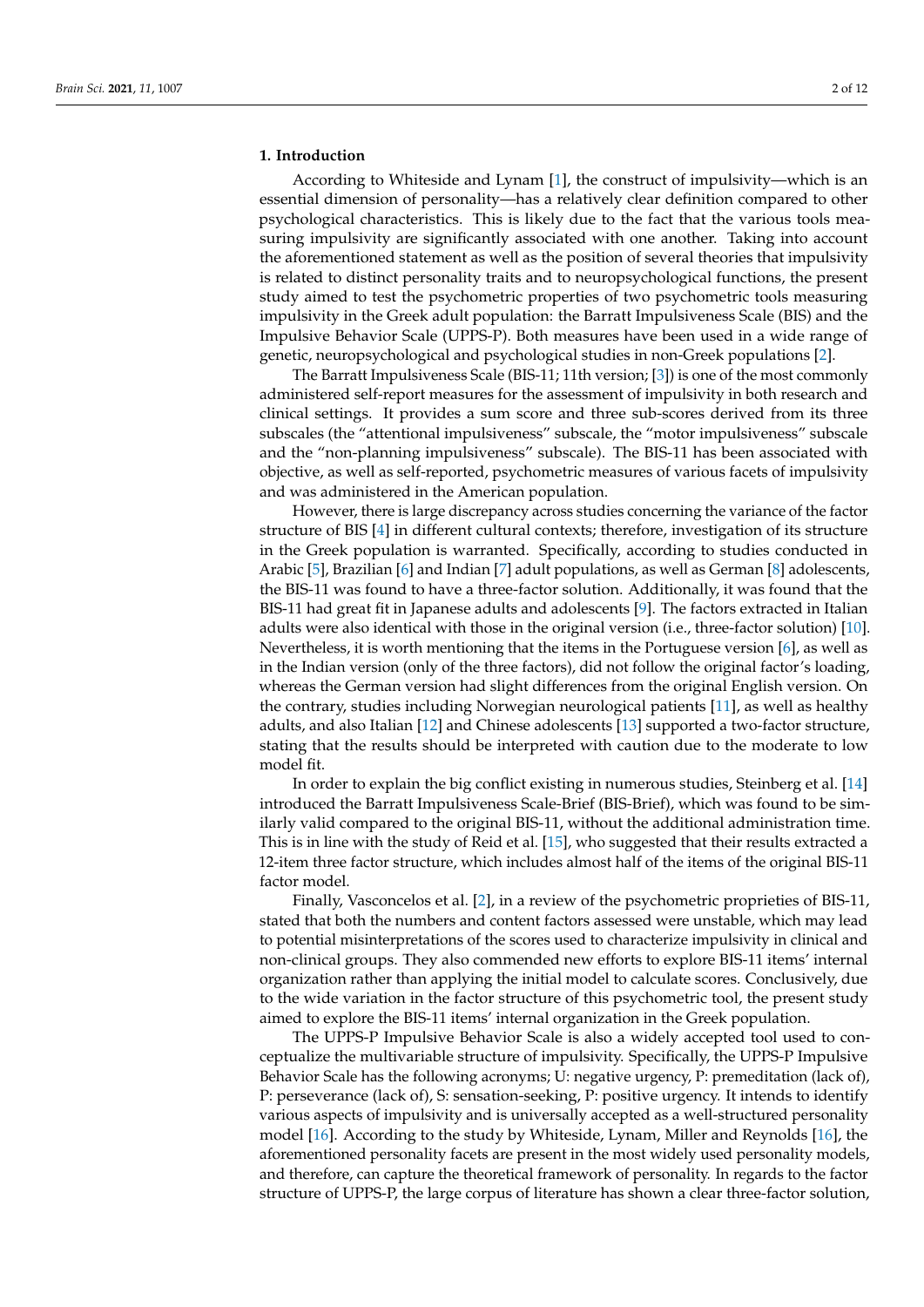according to studies conducted in the Spanish [17], English [18], French [19] and Arabic [20] adult population.

#### *Aim of the Study*

To date, according to our existing knowledge, there is no prior research data on the psychometric properties of both aforementioned scales in the Greek adult population. Therefore, this study aims to examine the psychometric properties (i.e., internal consistency reliability, test–retest reliability, factorial validity and convergent validity) of the Barratt Impulsiveness Scale (BIS-11) and the short version of the Impulsive Behavior Scale (UPPS-P), in order to accurately and reliably measure impulsivity in the Greek adult population.

Although both scales are widely used to measure the individual aspects of impulsivity, aforementioned studies have shown that the BIS factor structure is not stable across all different cultural adaptations. This is in contrast to UPPS-P, for which the literature has shown a more clear factor structure. To study the BIS-11 scale in more depth, we recruited a second group of participants from an older adult population to find possible differences between young adults and old adults and explore whether factor analysis could indicate the same three-factorial structure in young and old adult populations. Through this division of our sample into two age categories, we aim to further extrapolate the properties of the BIS-11 literature and therefore, expand its understanding. An additional vital reason for recruiting older adults is due to the necessity of determining which of the questionnaires used in the current study have better fit with facets of impulsivity in older adults. Investigating whether BIS-11 has a good fit in older adults will be useful for clinicians to detect those with increasing impulsivity, which is often associated with pathological conditions in ageing.

#### **2. Methods**

#### *2.1. Participants*

The young adults' sample (Group 1) included 167 participants, who were undergraduate and postgraduate students from public and private Universities in Northern and Western Greece. The majority of the sample was female (young adult's group, Group 1: 48 males and 119 females), whereas their mean age was 23.12 years (*SD* = 5.8) and their mean education years were 14.8 (*SD* = 1.33). Participants were recruited from researchers' personal and professional contacts and through announcement boards in the Aristotle University of Thessaloniki, as well as the University of Ioannina. Therefore, the reason for the different sex ratio can be explained due to the fact that the participants of our study were mainly from humanistic departments, in which females are more common than males. The older adults' sample (Group 2) consisted of 167 participants (46 males and 121 females) whose mean age was 71.07 (*SD* = 7.8), and their mean education years was 10.5 (*SD* = 4.3), as measured by schooling years. Older adults were recruited from the Greek Alzheimer's Association where they had initially gone to be tested for their memory for precautionary reasons, as well as from older adult care centers. After they had undergone the official neurological and neuropsychological assessment, cognitively intact elders, as well as elders with subjective cognitive decline (SCI), who did not meet the criteria for mild cognitive impairment (MCI), were recruited in the present study at the same time just after their evaluation. The reason for recruiting more females than males is that more females come for evaluation in the Greek Alzheimer's Association compared to males, probably because they worry more about their cognitive status.

# *2.2. Procedure*

The participants took part in the study individually, on a volunteer basis. Initially, they read and signed the written informed consent prior to the psychometric tools' administration, agreeing that the research team of this study could use their basic demographic information and also their scales' total scores for research reasons. After that, they completed the demographic questionnaire and the two psychometric tools. The examination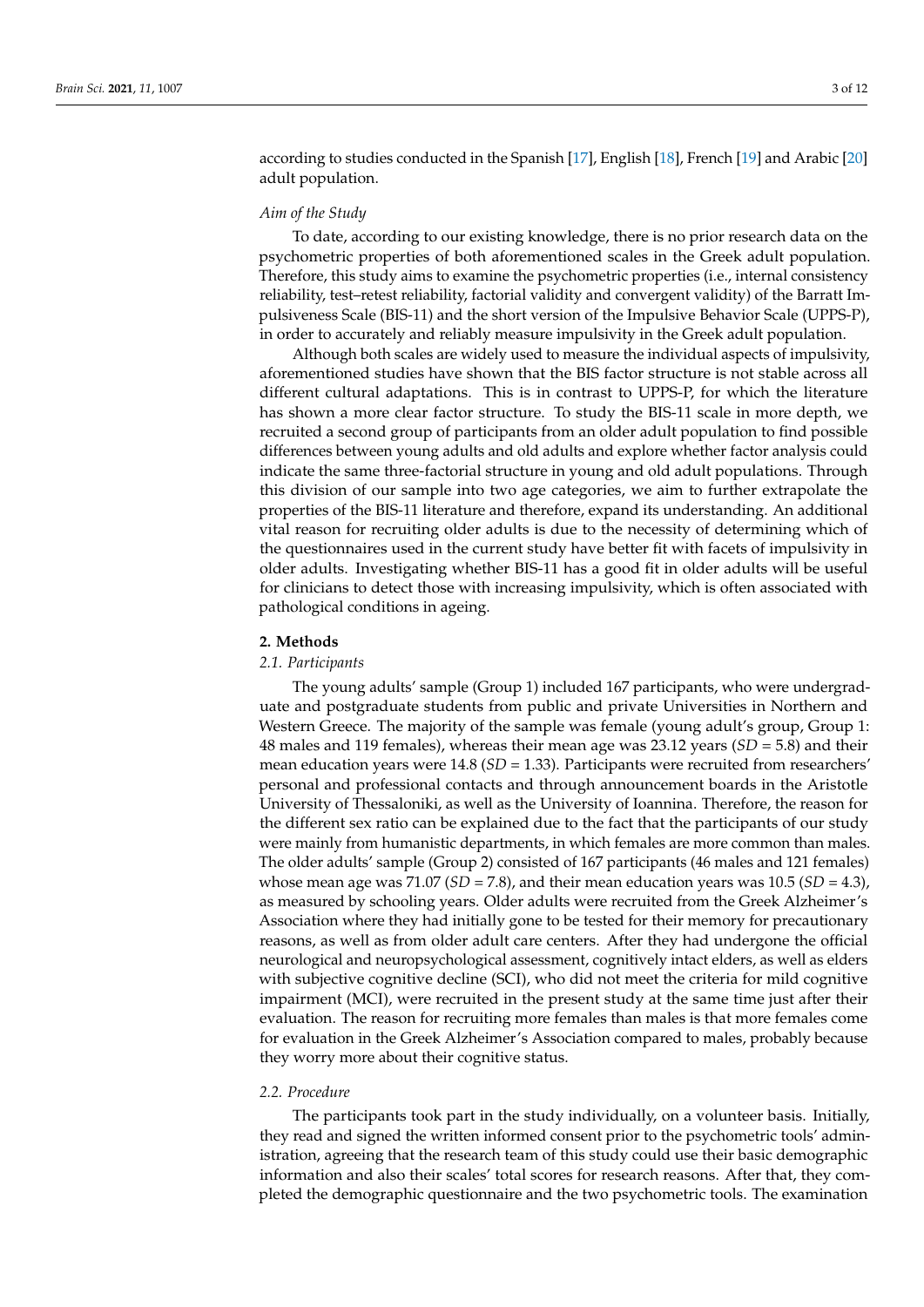lasted about 30 min maximum. In order to measure the test–retest reliability of the BIS-11-G and the short UPPS-P-G scales, 25 participants of the initial Group 1 completed the scales one month after the first assessment. Additionally, 25 participants from Group 2 completed the BIS-11-G, as an attempt to investigate in more detail the observed differences across the studies in regards to its factor structure, as mentioned previously.

The examination lasted about 30 min maximum and involved a face-to-face assessment session in which the participants completed the demographic history as well as the scales that were administered. The study was approved by the ethics committee of the Greek Alzheimer Association (n 51A/10-10-2018). Before the administration of the scales for the study demands, we administered the BIS-11-G, as well as the short UPPS-P-G, to 25 university students in order to detect any difficulties in understanding or any objections that they might have had in regards to the content of the Greek versions of the scales. The pilot survey indicates that there was no problem with the translation of the scales, nor were there any objections regarding the understanding of the text or any refusal to participate in the study. The duration of the study was from September 2018 to November 2019, because the participants were not all recruited at the same time.

#### *2.3. Instruments*

#### 2.3.1. Barratt Impulsiveness Scale (BIS-11)

The BIS-11 (11th version) [10] is the latest version of the BIS (Patton et al., 1995) and is designed to measure the behavioral or personality trait of impulsivity. The tool consists of 30 items, and the participant is requested to answer each item on a 4-point Likert scale from 1 (rarely/never) to 4 (almost always/always). Although there is a pre-existing translation of the BIS-11 in Greek by Giotakos et al. [21], to our knowledge, until now, there has been nothing similar to the present study in the Greek population. Therefore, we adapted the translated version by Giotakos et al. from the beginning by doing a pilot study before we moved on with the validation study. To date, this is the first time the BIS-11 psychometric properties have been tested on Greek people, in both young and older adults, as there is no Greek BIS-11 validation study published.

# 2.3.2. Impulsive Behavior Scale (Short UPPS-P)

The UPPS-P scale was initially developed by Whiteside and Lynam [1] and is composed of 59 items. However, in the current study, we used the short version of the UPPS-P, because it takes less time to administer while maintaining its satisfactory psychometric properties [18] in comparison to the original form. The short UPPS-P is a 20-item version of the original UPPS-P scale designed from the five factor model of personality [22] to measure impulsive predispositions and, specifically, the five impulsive traits, mentioned as first-order factors, suggested by the structural model of Whiteside and Lynam [1], that is, (1) emotion-based rash action that includes negative and positive urgency, (2) sensationseeking and (3) deficits in conscientiousness consisting of a lack of premeditation and a lack of perseverance.

Due to the lack of any short UPPS-P validation in the Greek population, we had initially conducted the translation process of the English version of the scale into Greek (Greek short UPPS-P; short UPPS-P-G) using the translation-back translation method [23]. Specifically, we translated the English version of the UPPS-P into Greek by two English– Greek bilinguals. The originally translated and the back-translated Greek versions were then compared for consistency, relevance and the meaning of the content.

#### *2.4. Data Analysis*

To test the internal consistency of the Greek BIS-11 and short UPPS-P, Cronbach's alpha coefficient (minimum acceptable value is 0.7) was calculated [24]. Additionally, intraclass correlation (ICC) has been increasingly employed to detect the scale's test–retest reliability. Specifically, twenty-five (25) participants from each one of the two groups (Time 1), who were randomly chosen from the original sample, were administered the BIS-11-G a second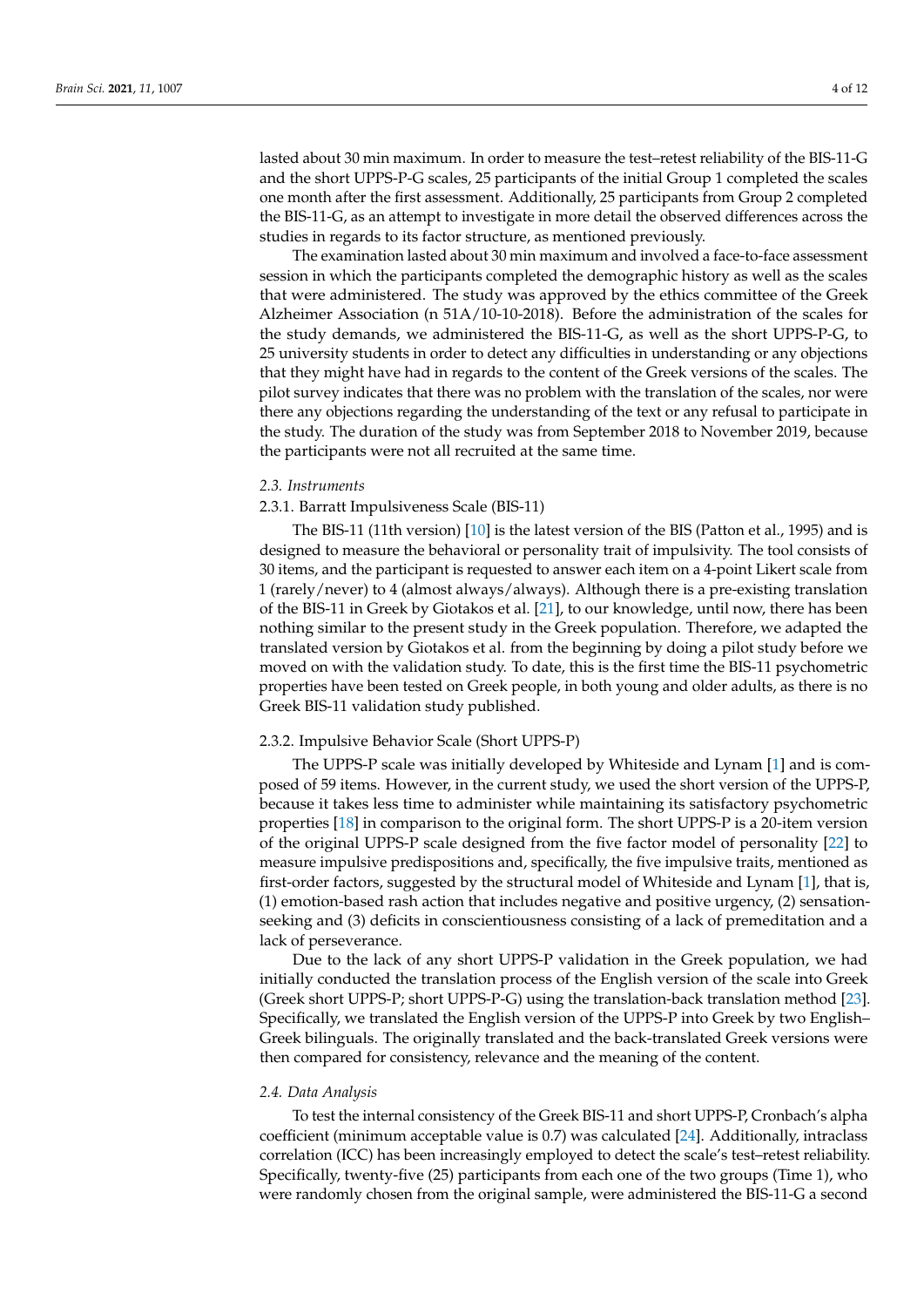time for test–retest reliability after a one month period (Time 2), whereas twenty-five (25) participants from Group 1 were also administered the UPPS-G after a one month period (Time 2). For measuring convergent validity, which is part of construct validity, we used the Pearson correlation coefficient to identify whether the two psychometric tools were significantly related, whereas their structural validity was tested by conducting exploratory factor analysis. In more detail, to test whether the BIS-G as well as the short UPPS-P-G maintained the same factor structure as their original English versions [1] (the short UPPS-P version from Cyders et al. [18]; BIS-11th form Patton et al. [3]), we conducted principal component analysis (PCA). The reason for using PCA is because it is the preferable method of controlling the structure of these tools at this stage, in which it is the first time these scales have been adapted to the Greek population. Regarding the application of the PCA method, criterion values proposed by Hu and Bentler [25] were used, in order to assess the fit of the model. Specifically, in order to extract the factor measures, the following criteria were met: the eigenvalues, which estimate the amount of variance subjected by each factor; the scree plot, which depicts different observable components; the Kaiser–Meyer–Olkin (KMO) measure for estimating the sampling adequacy (acceptable min score is 0.50), as well as Bartlett's test of sphericity. Finally, a paired samples T-test was also used to investigate the possible differences between the two groups concerning the BIS-11-G mean scores. Statistical analyses were conducted by SPSS version 25 (IBM Corp., Armonk, NY, USA).

#### **3. Results**

#### *3.1. Descriptive Statistics*

The demographic data of the sample is presented in Table 1, whereas mean scores and standard deviations of the scales administered are placed in Table 2.

| <b>Variables</b>                 | Group 1 $(n = 167)$ | Group 2 $(n = 167)$ |
|----------------------------------|---------------------|---------------------|
| Age (years)                      | 23.1                | 71.07               |
| S.D.                             | 5.8                 | 7.8                 |
| Males $% (n)$                    | 28.7 (48)           | 27.5(46)            |
| Females $% (n)$                  | 71.3 (119)          | 72.5 (121)          |
| Education (years)                | $14 - 20$           | $2 - 20$            |
| Mean                             | 14.8                | 10.53               |
| S.D.                             | 1.33                | 4.31                |
| Primary education (<6 years)     |                     | 58 (34.7)           |
| Secondary education (7–12 years) | $8.4\%$ (14)        | 58 (34.7)           |
| University students % (n)        | $86.2\%$ (144)      |                     |
| University graduates             |                     | 50(29.9)            |
| Master students $% (n)$          | $5.4\%$ (9)         | 1(0.6)              |

**Table 1.** Demographic variables for all study's participants.

**Table 2.** Scales' mean scores and SD.

|                           | Mean Scores (SD)<br>Group 1 | Mean Scores (SD)<br>Group 2 |
|---------------------------|-----------------------------|-----------------------------|
| BIS-11-G sum score        | 57.28 (10.32)               | 50.40 (9.14)                |
| Factor1                   | 33.78 (8.05)                | 20.72 (5.93)                |
| Factor <sub>2</sub>       | 20.14 (5.59)                | 15.89 (4.04)                |
| Factor3                   |                             | 13.77 (3.67)                |
| <b>UPPS-P-G sum score</b> | 44.26 (9.42)                |                             |
| Factor1                   | 15.71 (5.84)                |                             |
| Factor <sub>2</sub>       | 16.33 (4.52)                |                             |
| Factor3                   | 12.40 (3.58)                |                             |

*3.2. BIS-11-G*

3.2.1. Scale's Validity

Structural validity: We conducted principal component analysis (PCA). Specifically, in order to extract the scale's factors in both groups, PCA was conducted using Varimax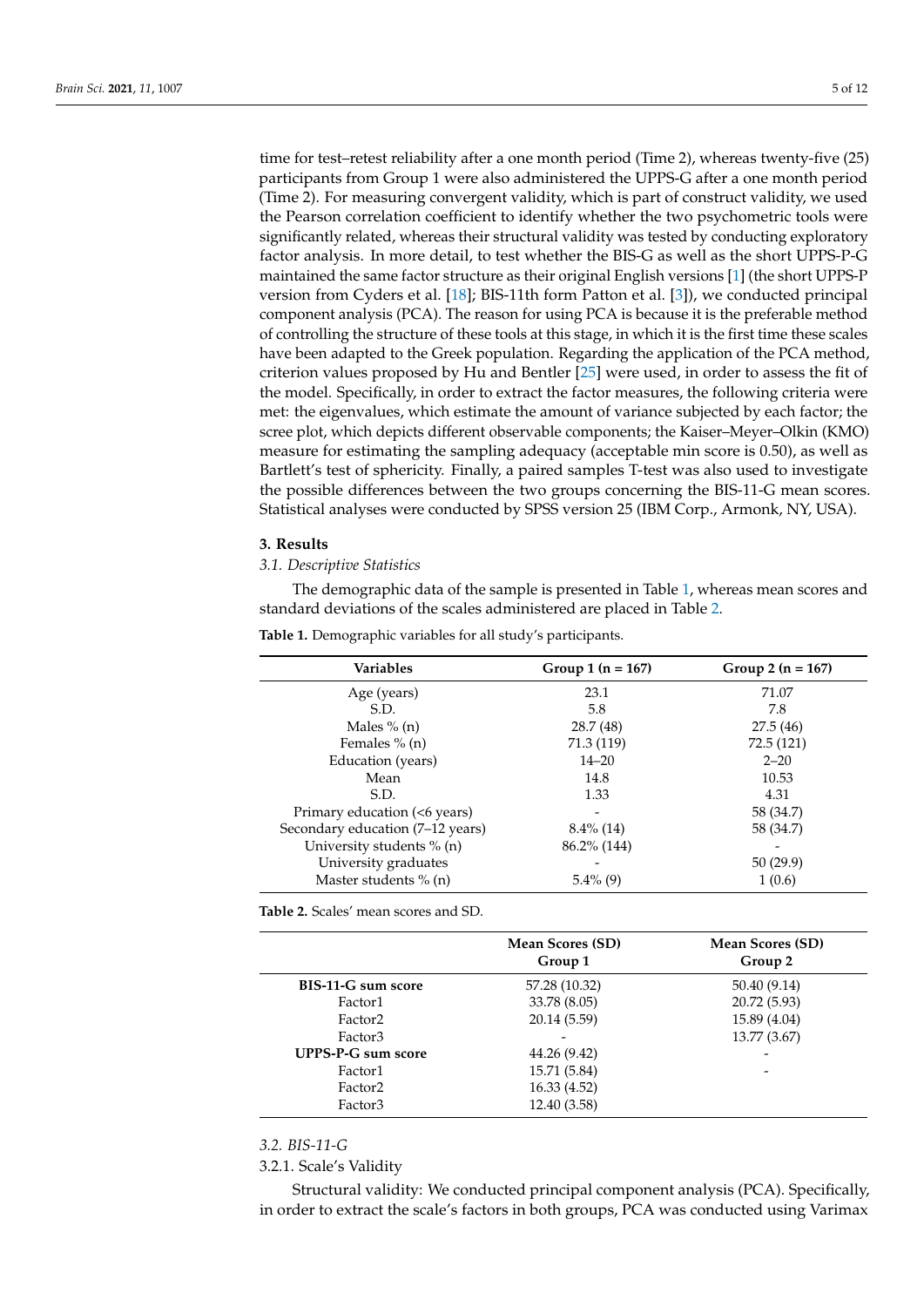rotation, because the factors of impulsivity were not found to be correlated. The minimum eigenvalue was set at 1 to speculate the extraction criterion. We also based the scree plot to extract the right number of factors.

Concerning the BIS-11-G in Group 1, PCA showed a two-factor structure that accounted for 37.96% of the total variance. The KMO of BIS-11-G in Group 1 of the present study was found to be 0.80 indicating a good sampling accuracy, whereas Bartlett's test of sphericity was found to be significant  $\chi^2(300) = 1594.113$ ,  $p < 0.001$ . Sixteen items loaded on the first factor, and nine items on the second factor (factor loading was  $\geq$ 0.30).

The two factors were clearly identified. Specifically, the first factor labeled as "motor impulsiveness" (accounting for the 25.99% of the total variance), whereas the second factor, which was labeled as the "non-planning impulsiveness" (accounting for 11.97% of the total variance), also includes items from the factor called "attentional impulsiveness" in the original version of BIS. The loadings of the items on the factors for the BIS-11-G are placed in Table 3.

**Table 3.** Component loadings in the BIS-11-G in group 1 (2 factor components).

| <b>BIS</b> Items                                     | $\mathbf{1}$ | $\overline{2}$ |
|------------------------------------------------------|--------------|----------------|
| 2. I do things without thinking.                     | 0.636        |                |
| 3 I make-up my mind quickly.                         | 0.523        |                |
| 4 I am happy-go-lucky.                               | 0.562        |                |
| 5 I don't "pay attention."                           | 0.578        |                |
| 11 I "squirm" at plays or lectures.                  | 0.502        |                |
| 14. I say things without thinking.                   | 0.571        |                |
| 16 I change jobs.                                    | 0.496        |                |
| 17. I act "on impulse."                              | 0.770        |                |
| 18 I get easily bored when solving thought problems. | 0.391        |                |
| 19. I act on the spur of the moment                  | 0.717        |                |
| 21 I change residences                               | 0.482        |                |
| 22 I buy things on impulse.                          | 0.488        |                |
| 24 I change hobbies.                                 | 0.660        |                |
| 25 I spend or charge more than I earn.               | 0.444        |                |
| 26 I often have extraneous thoughts when thinking.   | 0.357        |                |
| 28 I am restless at the theater or lectures.         | 0.531        |                |
| 1 I plan tasks carefully. (R)                        |              | 0.655          |
| 7 I plan trips well ahead of time. (R)               |              | 0.708          |
| 8 I am self-controlled. (R)                          |              | 0.608          |
| 9 I concentrate easily. (R)                          |              | 0.491          |
| 10 I save regularly. (R)                             |              | 0.582          |
| 12 I am a careful thinker. $(R)$                     |              | 0.761          |
| 13 I plan for job security. (R)                      |              | 0.573          |
| 20 I am a steady thinker. (R)                        |              | 0.750          |
| 30 I am future oriented (R)                          |              | 0.714          |

Regarding the BIS-11-G in Group 2, a three-factor structure was found, which accounted for the 33.77% of the total variance. The KMO of BIS-11-G was found to be 0.69, indicating a good sampling accuracy, whereas Bartlett's test of sphericity was found to be significant,  $\chi^2(378) = 1162.125$ ,  $p < 0.001$ . Ten items loaded on the first factor, labeled "non-planning impulsiveness" (accounting for 17.15% of the total variance); nine items were loaded to the second factor, labeled "motor planning impulsiveness" (accounting for 11.38% of the total variance), whereas six items loaded on the third factor, named "attentional impulsiveness" (accounting for 8.72% of the total variance) (factor loading was  $\geq$ 0.40). The loadings of the items on the factors for the BIS-11-G in Group 2 are placed in Table 4.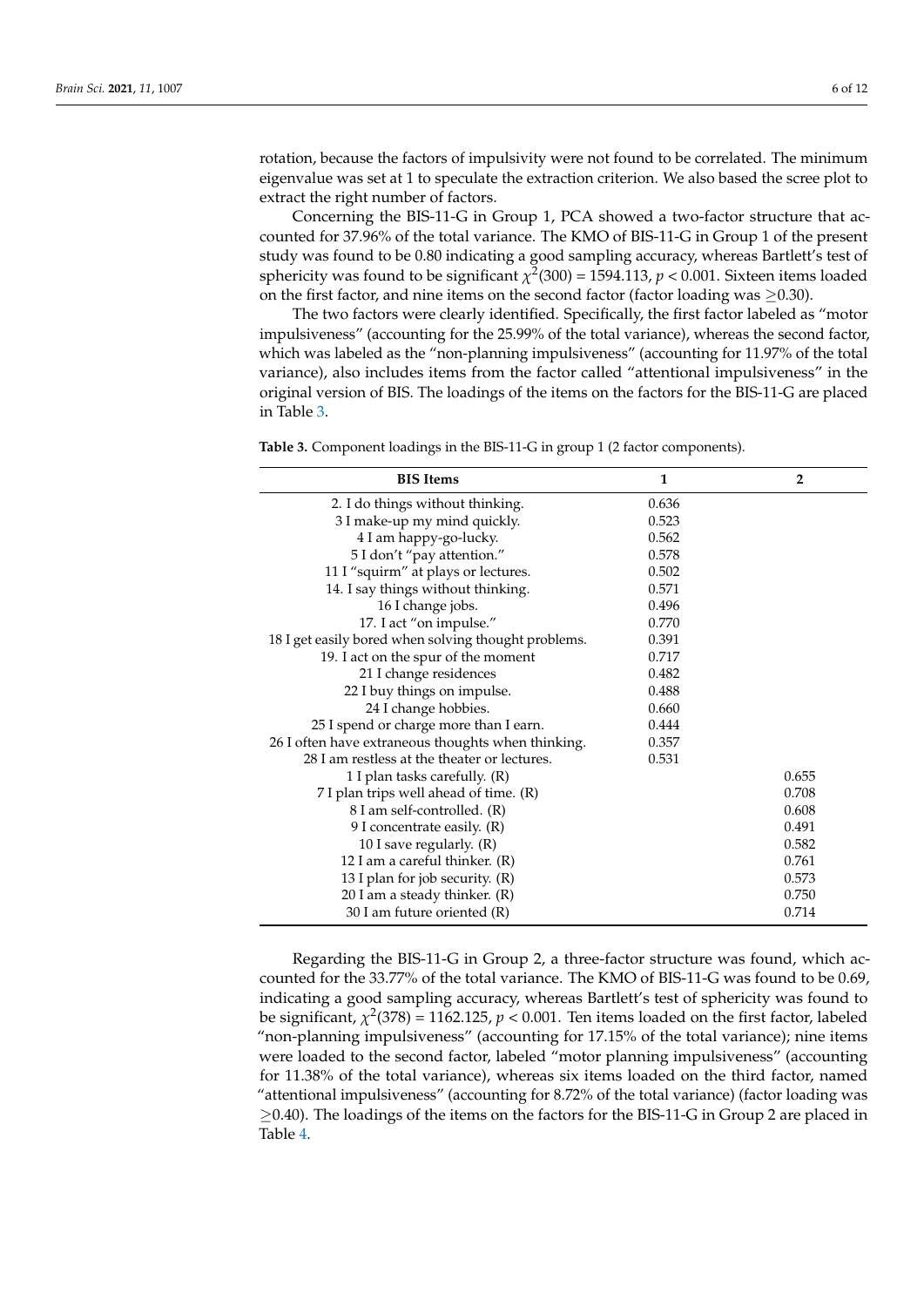| <b>BIS-11-G Items</b>                                | 1     | $\overline{2}$ | 3     |
|------------------------------------------------------|-------|----------------|-------|
| 1 I plan tasks carefully. (R)                        | 0.447 |                |       |
| 7 I plan trips well ahead of time. (R)               | 0.468 |                |       |
| 8 I am self-controlled. (R)                          | 0.517 |                |       |
| 9 I concentrate easily. (R)                          | 0.548 |                |       |
| 10 I save regularly. (R)                             | 0.649 |                |       |
| 12 I am a careful thinker. $(R)$                     | 0.769 |                |       |
| 13 I plan for job security. (R)                      | 0.592 |                |       |
| 15 I like to think about complex problems. (R)       | 0.496 |                |       |
| 20 I am a steady thinker. (R)                        | 0.645 |                |       |
| 30 I am future oriented (R)                          | 0.677 |                |       |
| 2 I do things without thinking.                      |       | 0.547          |       |
| 3 I make-up my mind quickly.                         |       | 0.475          |       |
| 5 I don't "pay attention."                           |       | 0.418          |       |
| 14 I say things without thinking.                    |       | 0.496          |       |
| 17 I act "on impulse."                               |       | 0.675          |       |
| 19 I act on the spur of the moment.                  |       | 0.517          |       |
| 22 I buy things on impulse.                          |       | 0.483          |       |
| 24 I change hobbies.                                 |       | 0.410          |       |
| 25 I spend or charge more than I earn.               |       | 0.438          |       |
| 6 I have "racing" thoughts.                          |       |                | 0.405 |
| 11 I "squirm" at plays or lectures.                  |       |                | 0.688 |
| 18 I get easily bored when solving thought problems. |       |                | 0.591 |
| 26 I often have extraneous thoughts when thinking.   |       |                | 0.595 |
| 28 I am restless at the theater or lectures.         |       |                | 0.745 |
| 29 I like puzzles. (R)                               |       |                | 0.454 |

**Table 4.** Component loadings in the BIS-11-G in group 2 (3 factor components).

#### 3.2.2. Scale's Reliability

Internal consistency reliability: Cronbach's alpha coefficient of the Greek BIS-11 for the 25 items was fairly high, especially for young adults (Group 1; Cronbach's *α* = 0.871, Group 2; Cronbach's *α* = 0.841), suggesting good internal consistency. As regards the Cronbach's *α* coefficients for the specific factors (subscales) of the Greek BIS-11, in Group 1 were the following;  $\alpha = 0.852$ , for factor 1;  $\alpha = 0.841$ , for factor 2, whereas in Group 2 were the following; *α* = 0.795, for factor 1; *α* = 0.655 for factor 2; *α* = 0.640 for factor 3. The aforementioned coefficients were fairly high for Group 1 and marginally acceptable to high for Group 2.

Test–retest reliability: A high degree of reliability was found between the Time 1 and Time 2 administration of the BIS-11-G in both groups. In more detail, concerning BIS-11-G in Group 1, the average measure of ICC was 0.906 with a 95% confidence interval from 0.675 to 0.947; *F*(25,25) = 10.677, *p* < 0.001), whereas in Group 2, the relevant ICC score was 0.946 with a 95% confidence interval from 0.812 to 0.984; *F*(25,25) = 18.481, *p* < 0.001).

#### *3.3. UPPS-P-G*

#### 3.3.1. Scale's Validity

Structural validity: A PCA was conducted using the Varimax rotation method, in order to identify whether the short UPPS-P-G has the same factor structure in line with the original short UPPS-P scale. The minimum eigenvalue was set at 1 to speculate the extraction criterion. The KMO was found to be 0.85, which indicates good sampling accuracy. The Bartlett's test of sphericity was found to be significant  $\chi^2(190) = 1422.988$ , *p* < 0.001. Initially, the factor analysis, taking into account the eigenvalue criterion, had shown a four-factor solution. However, the scree plot indicated a three-factor solution and, given that this solution agrees with the original model proposed by the authors, we decided to keep this factor structure of the short UPPS-P-G. The three-factor structure of the UPPS-P-G accounts for 55.7% of the total variance. Specifically, eight items loaded on the first factor, seven items on the second factor and five items on the third factor (factor loading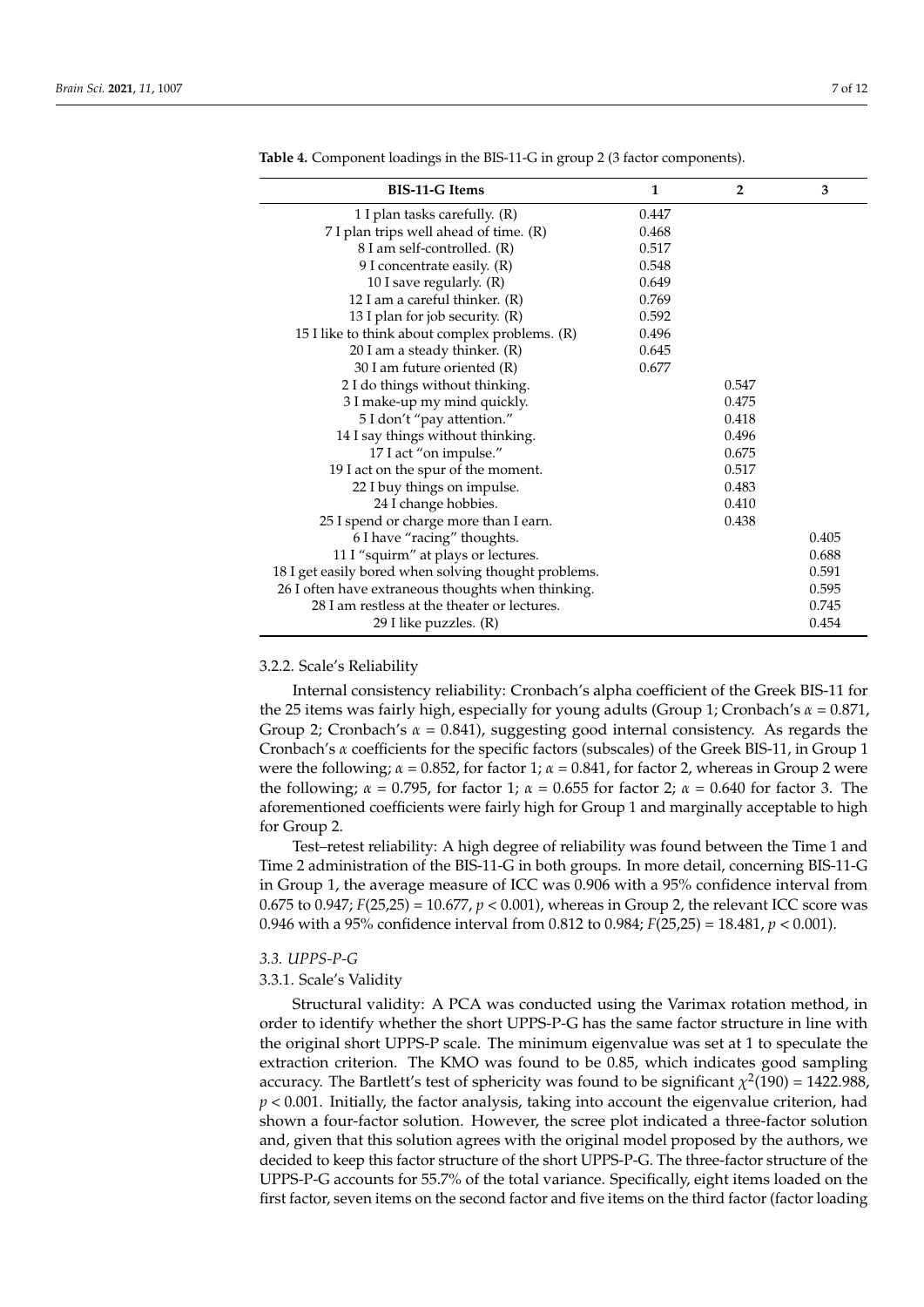was  $\geq$ 0.45). The first factor was labeled "deficits in conscientiousness" (eigenvalue = 5.57; accounting for 27.85% of the total variance); the second factor was labeled the "emotionbased rash action" (eigenvalue = 3.43; accounting for 17.16% of the total variance), whereas the third factor was labeled "sensation-seeking" (eigenvalue = 2.14; accounting for 10.73% of the total variance). The loadings of the items on the factors for the short UPPS-P-G are placed in Table 5. When comparing the UPPS-P-G with the original scale, no differences were found in their factor structure. The items load on each of the three factors properly, except for item 17, "I act 'on impulse'." which loads on the "sensation-seeking" factor in UPPS-P-G in contrast to the original UPPS-P in which it loads on the "emotion-based rash action" factor.

**Table 5.** Component loadings in the short UPPS-P-G (3 factor components).

| <b>UPPS-P-G Items</b>                                                                                                      |       | $\overline{2}$ | 3     |
|----------------------------------------------------------------------------------------------------------------------------|-------|----------------|-------|
| 1. I generally like to see things through to the end.                                                                      | 0.831 |                |       |
| 2. My thinking is usually careful and purposeful.                                                                          | 0.810 |                |       |
| 4. Unfinished tasks really bother me                                                                                       | 0.741 |                |       |
| 5. I like to stop and think things over before I do them.                                                                  | 0.811 |                |       |
| 7. Once I get going on something I hate to stop.                                                                           | 0.746 |                |       |
| 11 I "squirm" at plays or lectures.                                                                                        | 0.799 |                |       |
| 12 I am a careful thinker.                                                                                                 | 0.789 |                |       |
| 19 I act on the spur of the moment                                                                                         | 0.783 |                |       |
| 3. When I am in great mood, I tend to get into situations that could cause me problems. (R)                                |       | 0.665          |       |
| 6 When I feel bad, I will often do things I later regret in order to make myself feel better now. (R)                      |       | 0.660          |       |
| 8. Sometimes when I feel bad, I can't seem to stop what I am doing even though it is making me<br>feel worse. (R)          |       | 0.676          |       |
| 10. I tend to lose control when I am in a great mood $(R)$                                                                 |       | 0.489          |       |
| 13. When I am upset I often act without thinking. (R)                                                                      |       | 0.642          |       |
| 15 I like to think about complex problems. (R)                                                                             |       | 0.684          |       |
| 20 I am a steady thinker. (R)                                                                                              |       | 0.718          |       |
| 9. I quite enjoy taking risks (R)                                                                                          |       |                | 0.688 |
| 14. I welcome new and exciting experiences and sensations, even if they are a little frightening<br>and unconventional (R) |       |                | 0.673 |
| 16 I would like to learn to fly an airplane. (R)                                                                           |       |                | 0.740 |
| 17 I act "on impulse." (R)                                                                                                 |       |                | 0.587 |
| 18 I get easily bored when solving thought problems. (R)                                                                   |       |                | 0.726 |

#### 3.3.2. Scale's Reliability

Internal consistency reliability: Cronbach's alpha coefficient of the short UPPS-P-G sum score for the 20 items was fairly high (Cronbach's *α* = 0.837), as well as those of its factors which were good to strong; Factor 1—"deficits in conscientiousness" (Cronbach's *α* = 0.918), Factor 2—"emotion-based rash action" (Cronbach's *α* = 0.799) and Factor 3—"sensation-seeking" (Cronbach's *α* = 0.737), suggesting satisfactory internal consistency reliability.

Test–retest reliability: According to the results, a high degree of reliability was found in the short UPPS-P-G sum score completion between Time 1 and Time 2. The ICC value was 0.888 with a 95% confidence interval from 0.612 to 0.968; *F*(24,24) = 8.943, *p* < 0.001.

#### 3.3.3. Convergent Validity

Convergent validity, a main type of criterion validity, is measured to investigate whether one psychometric tool associates with others that measure the same attribute, that is, impulsivity in the current case. Specifically, Pearson's correlation coefficient was conducted to identify whether the two scales were significantly correlated and, therefore, to identify whether their convergent validity is satisfactory for the Greek versions of the scales. According to the results, the BIS-11-G scores were positively moderately correlated with the short UPPS-P-G (*r* = 0.379, *p* < 0.001), indicating good convergent validity in the Greek population for both of the scales.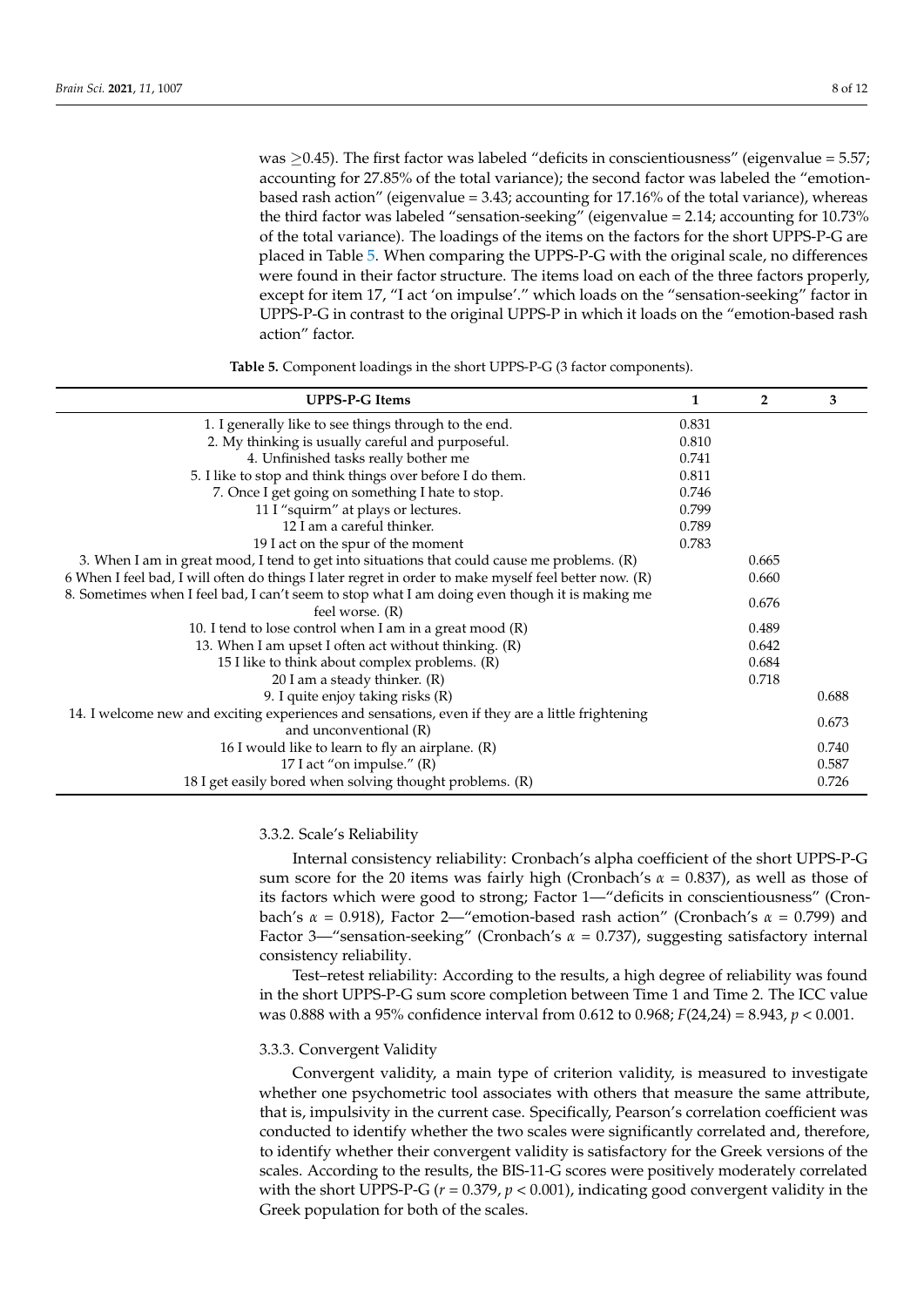# **4. Discussion**

The present research was conducted to enrich the literature on the psychological characteristic of impulsivity by measuring the psychometric properties of the Barratt Impulsiveness Scale (BIS-11) and the Impulsive Behavior Scale (UPPS-P) in the Greek adult population, thereby enabling Greek clinicians and researchers to measure it in various research protocols and investigate its clinical utility. This endeavor is of significant importance, taking into account the multifaceted structure of impulsivity, as well as its coexistence in a large variety of disorders both in the psychology and psychiatry fields. Most broadly, due to the gap of adapted and/or validated psychometric tools for assessing impulsivity in the Greek population, the current findings provide strong support for using the BIS-11-G και short UPPS-G in this population. In more detail, the aforementioned self-reported scales have been found to have adequate psychometric properties, specifically internal consistency, test–retest reliability, factorial validity and convergent validity, and therefore can be used to measure the different aspects of impulsivity in the Greek adult population.

In regards to the BIS-11-G factor validity, we had initially recruited two different groups consisted of young (Group 1) and old (Group 2) participants due to the fact that the BIS-11 three-factor structure is not stable and is variable across various countries' adaptation studies, as mentioned previously. For that reason, we chose to test the BIS-11-G in two different populations (young and old adults) in order to identify whether the inconsistency found in previous studies reflects age differences. Furthermore, another reason for recruiting older adults' population, is because it is of outmost importance to identify psychometric tools that can reliably and validly detect increased levels of impulsivity, which are strongly associated with pathological conditions in ageing. Impulsivity includes personality trait characteristics [26], which are measured by specific self-reported scales. However, it is noteworthy that, although personality has traditionally been viewed as a 'stable' characteristic, longitudinal research has clearly demonstrated large changes across the lifespan [26]. Consequently, self-reported scales, which can identify whether impulsivity trait and/or state levels [27] have increased in old adults' population, are quite useful for clinicians, because they can be assumed to be early signs of pathological disturbances such as frontotemporal dementia, Parkinson's disease, etc. [28,29].

Concerning the factorial validity of BIS-11-G, the results of the present study are in agreement with the aforementioned inconsistency, because in Group 1 (young participants) was extracted a two-factor solution, whereas the factor structure of the BIS-11-G in Group 2 (old adults) was in line with the factor structure of the original BIS giving a threefactor solution. Another discrepancy between the original BIS and the BIS-11-G was that, according to the factor loadings, only the 25 items, in both groups, were loaded to the factors instead of the 30 items loaded on the initial BIS. Conclusively, as mentioned by Vasconcelos et al. [30], many studies have failed to confirm the three-factor model, which is also in agreement with our study, at least for young adults, whereas the number of items belonging to the final BIS-11 was also lower in both groups of participants in our study. Previous findings showed that the factor of "non-planning impulsiveness" tends to be the most frequently observed compared to the other two factors, since it can be clearly extracted in studies with a BIS-11 two-factor structure, whereas "attentional impulsiveness" is considered to be the most unstable factor [3,30]. The aforementioned findings are in accordance with our results concerning the factor structure of BIS-11-G in Group 1, since the two factors extracted were "motor impulsiveness" and "non-planning impulsiveness", enriched by some of the items that initially belonged to "attentional impulsivity", which seems to be the less identifiable factor of BIS-11-G.

The BIS-11-G factor structure, which was extracted from PCA for Group 2, showed a three-factor solution, which is similar to what was initially suggested by the constructors of the scale [3]. This finding is also in line with many studies [5,7,8]. However, the loadings of the three-factor solution in the Greek BIS-11 were lower compared to the original version, indicating possible cross-cultural differences between the model fit of BIS-11-G with the original version, mainly in the older adults' population.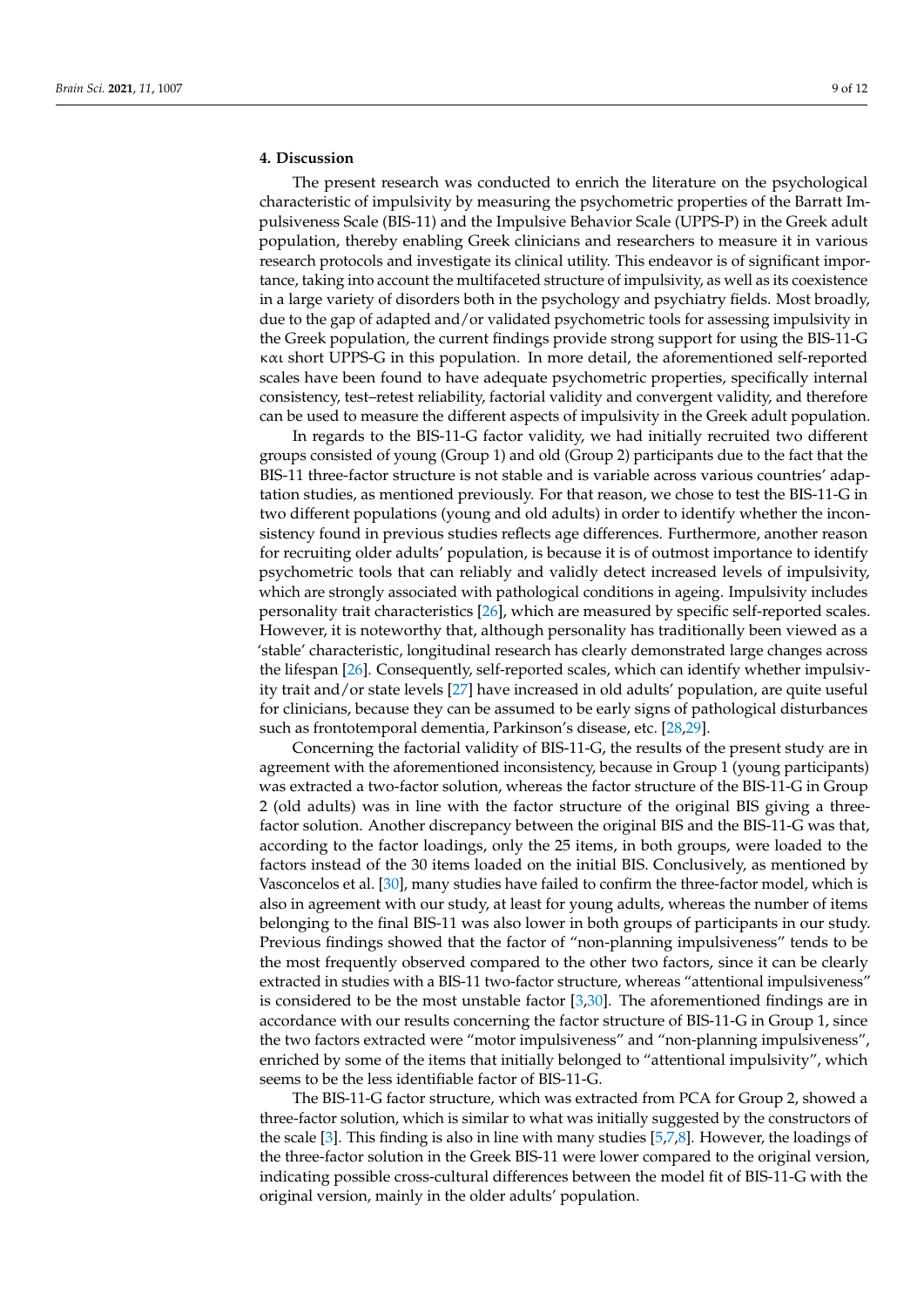In our study, we conducted PCA to validate the factors of the original scales and provide details about which model best fits the data. However, confirmatory factor analysis (CFA) is commonly used in validation studies in which the factorial validity is investigated. The reason why we used this kind of analysis is because this is the first time the versions of BIS-11 and UPPS-P are adapted in the Greek population, and, therefore, we assumed that it would be more accurate to use this type of factor analysis.

Cultural discrepancies concerning the factor structure of BIS also exist across different countries. In detail, according to Vasconcelos et al. [30], the differences in factor analysis are observed even in country samples that have similar cultural frames. Due to the fact that the construct of impulsivity is multifactorial and strongly affected by cultural variables, it is expected to have different factor loadings across the different BIS versions. However, the reason why the amount of variance accounted for in the BIS-11-G is low is still questionable.

Furthermore, it is of foremost importance that, in addition to the different factor solutions that were found between the two groups, the factor loadings in Group 1 were higher compared to those of Group 2. These findings possibly indicate age differences in the structure of the construct of impulsivity between young and older adults' populations due to large changes of personality across the lifespan [26].

Concerning the reliability of BIS-11-G, both internal consistency, as well as test–retest reliability, were found to be acceptable. It is worth mentioning that the internal consistency of BIS-11-G in young adults was higher than in older adults. This finding is in line with the factor loadings, which were also found to be better in Group 1 compared to Group 2.

Moving to the UPPS-P-G, the three-factor model, extracted from the present study, was found to have an acceptable model fit, in accordance with the initial one proposed by Whiteside and Lynam [1], which is a theory-driven model that includes three distinct components associated with impulsive behavior. This factor structure is also in line with previous studies [31]. The only difference between UPPS-P-G with the original version of the scale is that item 17, which initially belonged to the "emotion-based rash action" subscale, is now loaded to the "sensation-seeking" factor, which is the third factor of the UPPS-P-G. To sum, UPPS-P-G has a satisfactory factorial validity, which is in almost complete fit to the original scale, and therefore can be very useful to measure specific domains of impulsivity, such as deficits in conscientiousness, emotion-based rash action and sensation-seeking in the Greek adult population.

According to reliability analyses, the Cronbach's *α* coefficients of the UPPS-P-G indicate a satisfactory internal consistency reliability, similar to those reported in the initial study of Whiteside and Lynam [1]. Moreover, the test–retest reliability was also satisfactory, and therefore, it can be assumed that the short UPPS-P-G can be regarded as a reliable tool that can produce similar results under various administrative conditions.

# **5. Conclusions**

Finally, the two scales are both valid and reliable tools to measure impulsivity in young adults, whereas BIS-11-G can also be used in an older adults population. Additionally, as was expected, they are theoretically related to each other [1], according to the statistically significant moderate positive relationship that was found between their sum scores. Notably, this study attempts to contribute to the development of studies in this field and thereby expand our knowledge about the construct of impulsivity. Widening the knowledge about impulsivity, this Greek adaptation study of BIS-11 and short UPPS-P can be regarded as a significant input in the relevant literature. Future study should examine these scales in various clinical samples and investigate their effect on specific psychiatric disorders.

**Author Contributions:** Conceptualization, M.T. (Marianna Tsatali) and D.M.; methodology, M.T. (Marianna Tsatali), D.M. and G.P.; validation, M.T. (Marianna Tsatali), D.M., G.P., E.F., E.B., G.K., G.N., M.S. and M.T. (Magda Tsolaki); formal analysis, M.T. (Marianna Tsatali), D.M. and G.P.; data curation, M.T. (Marianna Tsatali), D.M. and E.F.; writing—original draft preparation, M.T. (Marianna Tsatali) and D.M.; writing—review and editing, M.T. (Marianna Tsatali), D.M., G.P., E.F., E.B., G.K., G.N.,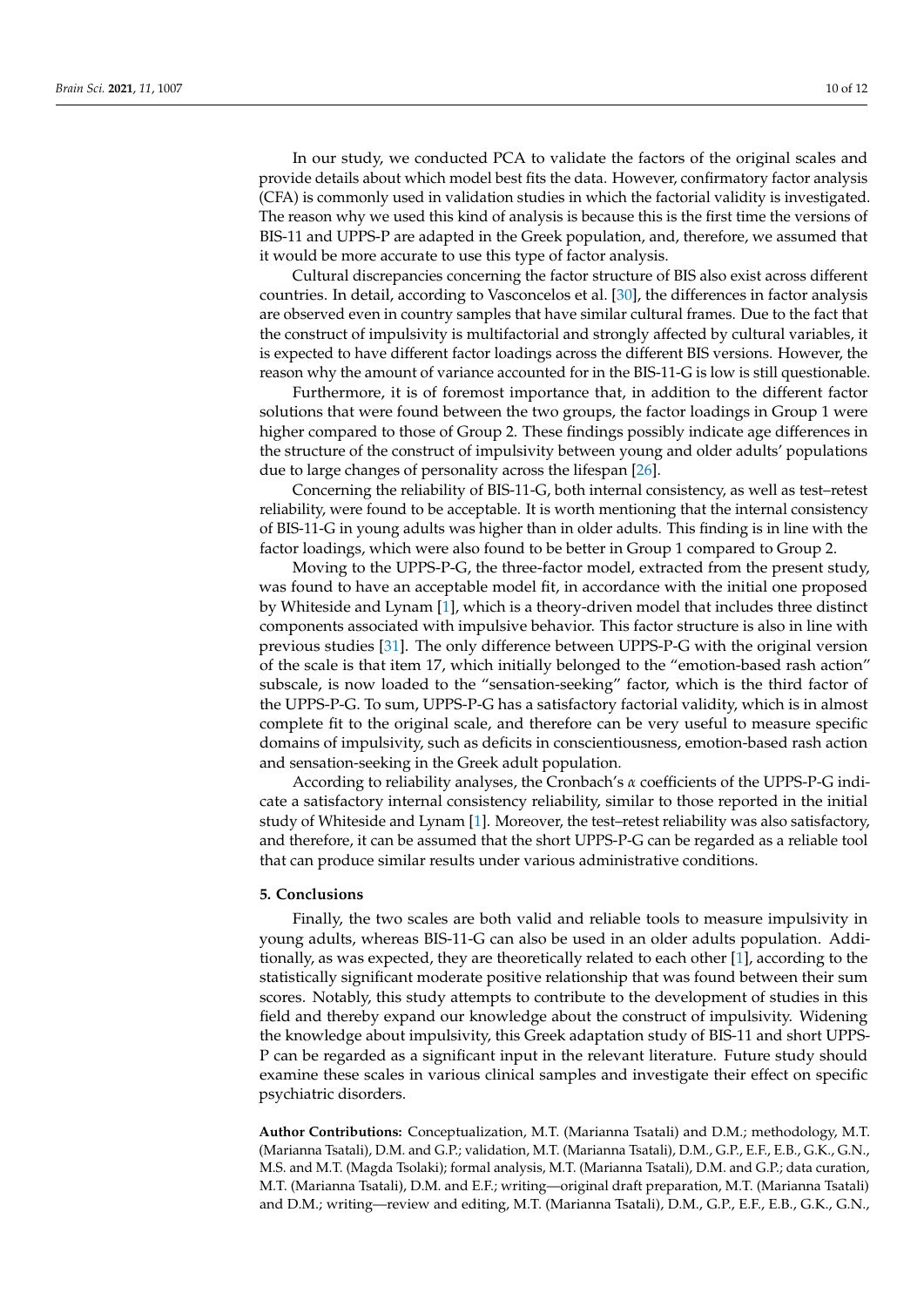M.S. and M.T. (Magda Tsolaki); supervision D.M., G.P. and M.T. (Magalini Tsolaki); visualization, M.T. (Marianna Tsatali), D.M., G.P., E.F., E.B., G.K., G.N., M.S. and M.T. (Magda Tsolaki). All authors have read and agreed to the published version of the manuscript. We would like to acknowledge the RECP English editing service.

**Funding:** This research received no external funding.

**Institutional Review Board Statement:** The study was conducted according to the guidelines of the Declaration of Helsinki, and approved by the Institutional Review Board of Greek Alzheimer Association (n 51A/10-10-2018).

**Informed Consent Statement:** Informed consent was obtained from all subjects involved in the study.

**Data Availability Statement:** The study did not report any data.

**Conflicts of Interest:** The authors declare no conflict of interest.

## **References**

- 1. Whiteside, S.P.; Lynam, D.L. The five-factor model and impulsivity: Using a structural model of personality to understand impulsivity. *Personal. Individ. Differ.* **2001**, *30*, 669–689. [\[CrossRef\]](http://doi.org/10.1016/S0191-8869(00)00064-7)
- 2. Vasconcelos, A.G.; Teodoro, M.L.M.; Malloy-Diniz, L.; Correa, H. Impulsivity components measured by the Brazilian version of the Barratt Impulsiveness Scale (BIS-11). *Psicologia Reflexão Crítica* **2015**, *28*, 96–105. [\[CrossRef\]](http://doi.org/10.1590/1678-7153.201528111)
- 3. Patton, J.H.; Stanford, M.S.; Barratt, E.S. Factor structure of the Barratt Impulsiveness Scale. *J. Clin. Psychol.* **1995**, *51*, 768–774. [\[CrossRef\]](http://doi.org/10.1002/1097-4679(199511)51:6<768::AID-JCLP2270510607>3.0.CO;2-1)
- 4. Haden, S.C.; Shiva, A. A comparison of factor structures of the Barratt impulsiveness scale in a mentally ill forensic inpatient sample. *Int. J. Forensic Ment. Health* **2009**, *8*, 198–207. [\[CrossRef\]](http://doi.org/10.1080/14999010903358920)
- 5. Ellouze, F.; Ghaffari, O.; Zouari, O.; Zouari, B.; M'rad, M.F. Validation of the dialectal Arabic version of Barratt's impulsivity scale, the BIS-11. *LEncephale* **2013**, *39*, 13–18. [\[CrossRef\]](http://doi.org/10.1016/j.encep.2012.06.034)
- 6. Diemen, L.V.; Szobot, C.M.; Kessler, F.; Pechansky, F. Adaptation and construct validation of the Barratt Impulsiveness Scale (BIS 11) to Brazilian Portuguese for use in adolescents. *Braz. J. Psychiatry* **2007**, *29*, 153–156. [\[CrossRef\]](http://doi.org/10.1590/S1516-44462006005000020) [\[PubMed\]](http://www.ncbi.nlm.nih.gov/pubmed/17650537)
- 7. Bhat, N.A.; Roopesh, B.N.; Bhaskarapillai, B.; Benegal, V. Validation of the Barratt Impulsiveness Scale-short form among Indian adolescents. *Asian J. Psychiatry* **2018**, *37*, 172–177. [\[CrossRef\]](http://doi.org/10.1016/j.ajp.2018.10.009)
- 8. Hartmann, A.S.; Rief, W.; Hilbert, A. Psychometric properties of the German version of the Barratt impulsiveness Scale, version 11 (BIS–11) for adolescents. *Percept. Mot. Ski.* **2011**, *112*, 353–368. [\[CrossRef\]](http://doi.org/10.2466/08.09.10.PMS.112.2.353-368) [\[PubMed\]](http://www.ncbi.nlm.nih.gov/pubmed/21667747)
- 9. Someya, T.; Sakado, K.; Seki, T.; Kojima, M.; Reist, C.; Tang, S.W.; Takahashi, S. The Japanese version of the Barratt Impulsiveness Scale, 11th version (BIS-11): Its reliability and validity. *Psychiatry Clin. Neurosci.* **2001**, *55*, 111–114. [\[CrossRef\]](http://doi.org/10.1046/j.1440-1819.2001.00796.x) [\[PubMed\]](http://www.ncbi.nlm.nih.gov/pubmed/11285088)
- 10. Fossati, A.; Di Ceglie, A.; Acquarini, E.; Barratt, E.S. Psychometric properties of an Italian version of the Barratt Impulsiveness Scale-11 (BIS-11) in nonclinical subjects. *J. Clin. Psychol.* **2001**, *57*, 815–828. [\[CrossRef\]](http://doi.org/10.1002/jclp.1051) [\[PubMed\]](http://www.ncbi.nlm.nih.gov/pubmed/11344467)
- 11. Lindstrøm., J.C.; Wyller, N.G.; Halvorsen, M.M.; Hartberg, S.; Lundqvist, C. Psychometric properties of a Norwegian adaption of the Barratt Impulsiveness Scale-11 in a sample of Parkinson patients, headache patients, and controls. *Brain Behav.* **2017**, *7*, e00605. [\[CrossRef\]](http://doi.org/10.1002/brb3.605)
- 12. Fossati, A.; Barratt, E.S.; Acquarini, E.; Di Ceglie, A. Psychometric properties of an adolescent version of the Barratt Impulsiveness Scale-11 for a sample of Italian high school students. *Percept. Mot. Ski.* **2002**, *95*, 621–635. [\[CrossRef\]](http://doi.org/10.2466/pms.2002.95.2.621)
- 13. Yao, S.; Yang, H.; Zhu, X.; Auerbach, R.P.; Abela, J.R.; Pulleyblank, R.W.; Tong, X. An examination of the psychometric properties of the Chinese version of the Barratt Impulsiveness Scale, 11th version in a sample of Chinese adolescents. *Percept. Mot. Ski.* **2007**, *104*, 1169–1182. [\[CrossRef\]](http://doi.org/10.2466/pms.104.4.1169-1182)
- 14. Steinberg, L.; Sharp, C.; Stanford, M.S.; Tharp, A.T. New tricks for an old measure: The development of the Barratt Impulsiveness Scale–Brief (BIS-Brief). *Psychol. Assess.* **2013**, *25*, 216. [\[CrossRef\]](http://doi.org/10.1037/a0030550) [\[PubMed\]](http://www.ncbi.nlm.nih.gov/pubmed/23148649)
- 15. Reid, R.C.; Cyders, M.A.; Moghaddam, J.F.; Fong, T.W. Psychometric properties of the Barratt Impulsiveness Scale in patients with gambling disorders, hypersexuality, and methamphetamine dependence. *Addict. Behav.* **2014**, *39*, 1640–1645. [\[CrossRef\]](http://doi.org/10.1016/j.addbeh.2013.11.008) [\[PubMed\]](http://www.ncbi.nlm.nih.gov/pubmed/24314714)
- 16. Whiteside, S.P.; Lynam, D.R.; Miller, J.D.; Reynolds, S.K. Validation of the UPPS impulsive behaviour scale: A four-factor model of impulsivity. *Eur. J. Personal.* **2005**, *19*, 559–574. [\[CrossRef\]](http://doi.org/10.1002/per.556)
- 17. Verdejo-García, A.; Lozano, Ó.; Moya, M.; Alcázar, M.Á.; Pérez-García, M. Psychometric properties of a Spanish version of the UPPS–P impulsive behavior scale: Reliability, validity and association with trait and cognitive impulsivity. *J. Personal. Assess.* **2010**, *92*, 70–77. [\[CrossRef\]](http://doi.org/10.1080/00223890903382369)
- 18. Cyders, M.A.; Littlefield, A.K.; Coffey, S.; Karyadi, K.A. Examination of a short English version of the UPPS-P Impulsive Behavior Scale. *Addict. Behav.* **2014**, *39*, 1372–1376. [\[CrossRef\]](http://doi.org/10.1016/j.addbeh.2014.02.013) [\[PubMed\]](http://www.ncbi.nlm.nih.gov/pubmed/24636739)
- 19. Billieux, J.; Rochat, L.; Ceschi, G.; Carré, A.; Offerlin-Meyer, I.; Defeldre, A.C.; Khazaal, Y.; Besche-Richard, C.; Van der Linden, M. Validation of a short French version of the UPPS-P Impulsive Behavior Scale. *Compr. Psychiatry* **2012**, *53*, 609–615. [\[CrossRef\]](http://doi.org/10.1016/j.comppsych.2011.09.001) [\[PubMed\]](http://www.ncbi.nlm.nih.gov/pubmed/22036009)